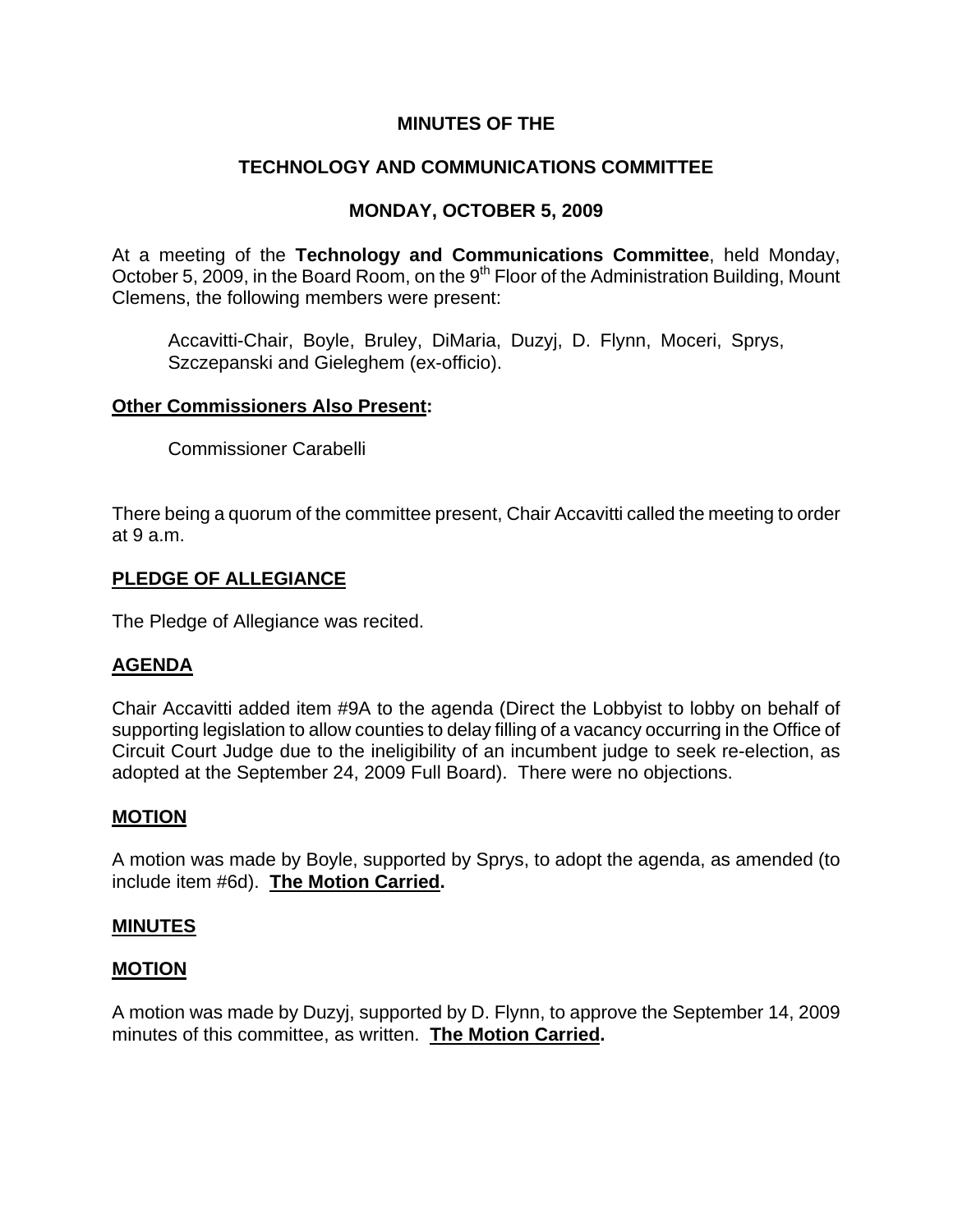#### **APPROVE MISCELLANEOUS DEPARTMENT REQUESTS**

#### **COMMITTEE RECOMMENDATION – MOTION**

A MOTION WAS MADE BY D. FLYNN, SUPPORTED BY SPRYS, TO RECOMMEND THAT THE BOARD OF COMMISSIONERS APPROVE THE FOLLOWING MISCELLANEOUS DEPARTMENT REQUESTS:

TWO CITRIX DESKTOP COMPUTERS, TWO LCD MONITORS, TWO CITRIX LAPTOP COMPUTERS, FOUR MICROSOFT OFFICE 2007 LICENSES, FOUR CITRIX XEN APP PLATINUM – LICENSES, AND FOUR MICROSOFT TERMINAL SERVER USER LICENSES FOR THE PUBLIC HEALTH DEPARTMENT WIC PROGRAM AT A COST NOT TO EXCEED \$4,923.86; FUNDING IS AVAILABLE IN THE PUBLIC HEALTH – WIC PROGRAM GRANT FUND,

476 CITRIX XEN APP PLATINUM LICENSES AND 476 MS TERMINAL SERVICES LICENSES AT A COST NOT TO EXCEED \$199,920; FUNDING IS AVAILABLE IN THE PC REPLACEMENT FUND,

44 E-TICKET IN-CAR SYSTEMS FOR THE SHERIFF'S OFFICE AT A COST NOT TO EXCEED \$44,207.24; FUNDING IS PROVIDED FROM THE DEPARTMENT OF JUSTICE BYRNE JAG GRANT, AND

ONE ARC EDITOR UPGRADE LICENSE FOR THE CURRENT ARC GIS LICENSE FOR THE PUBLIC WORKS USACE DRAIN LAYER MAPPING PROJECT AT A COST NOT TO EXCEED \$2,856; FUNDING IS AVAILABLE IN THE PUBLIC WORKS EQUIPMENT REVOLVING FUND.

#### **THE MOTION CARRIED.**

#### **I-JURY JUROR IMPANELING SYSTEM AGREEMENT**

#### **COMMITTEE RECOMMENDATION – MOTION**

A MOTION WAS MADE BY DUZYJ, SUPPORTED BY SPRYS, TO RECOMMEND THAT THE BOARD OF COMMISSIONERS APPROVE THE ATTACHED AGREEMENT TO PURCHASE THE I-JURY JUROR IMPANELING SYSTEM FROM TRAVIS COUNTY, TEXAS FOR USE BY THE MACOMB COUNTY CLERK'S OFFICE, WITH THE PROVISION THAT ALL MODIFIED PROGRAM CODE AND DERIVATIVE WORKS BE MADE AVAILABLE TO TRAVIS COUNTY AS PER THE AGREEMENT, AT A COST NOT TO EXCEED \$10 PER YEAR; FUNDING IS AVAILABLE WITHIN THE IT BUDGET. **THE MOTION CARRIED.**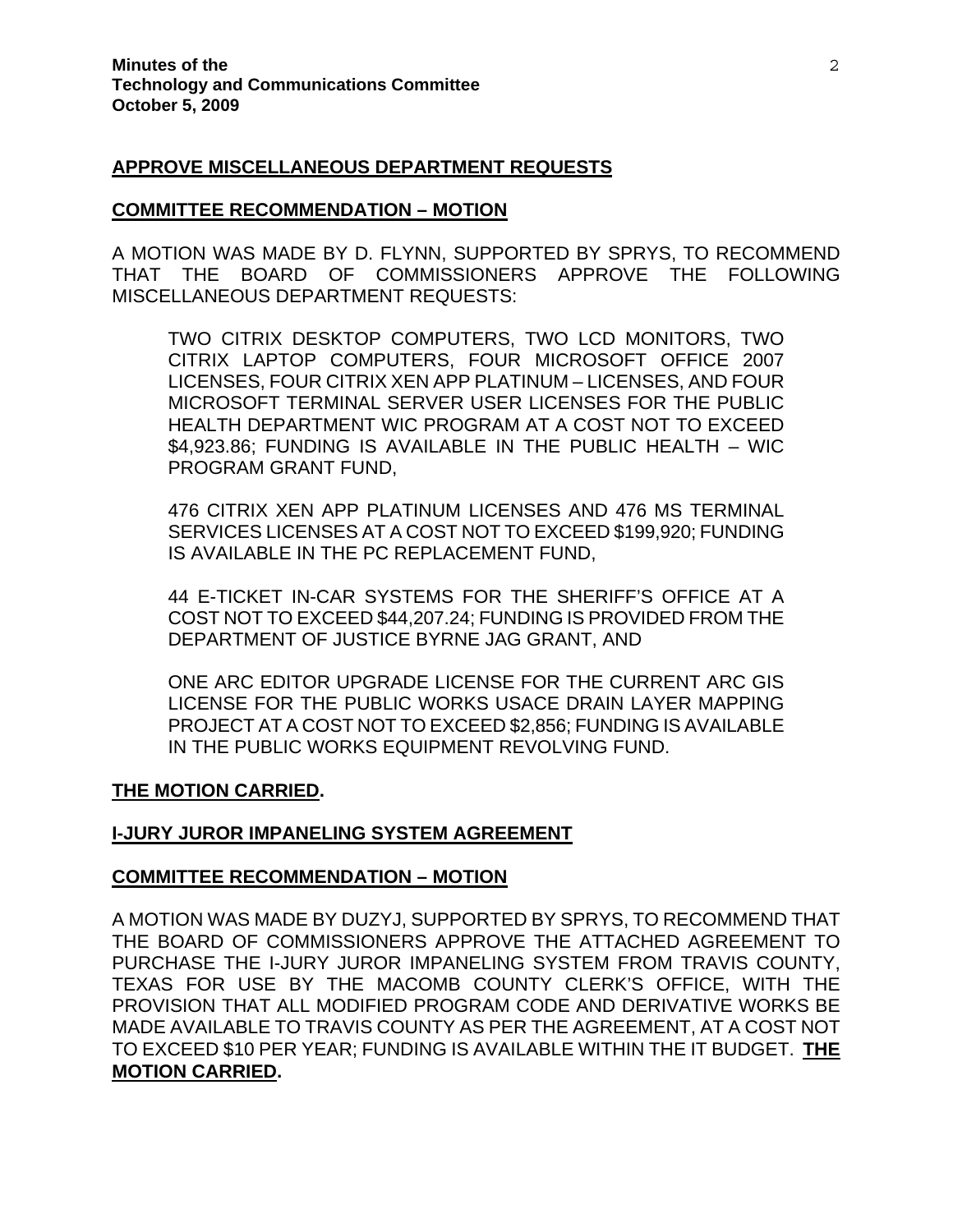## **WIRELESS DEVICE PURCHASE REQUESTS**

#### **MOTION**

A motion was made by DiMaria, supported by Sprys, to receive and file the wireless device purchase requests.

Ms. Cyntia Zerkowski gave a brief presentation. She wanted direction from this committee whether it is appropriate to proceed with the two contractor employee requests or not.

The following commissioners spoke: Sprys and Duzyj.

After discussion, the following action was taken:

### **MOTION**

A motion was made by Sprys, supported by D. Flynn, to **table** this issue. **The Motion Carried.** 

#### **REPORT FROM LOBBYIST**

Contained within committee packets was a one-page memorandum dated October 5, 2009 from Mr. Erik Hingst.

Mr. Hingst spoke extensively about the state budget, the school aid budget, the continuation budget that was passed, Macomb County INCubator funding, revenue sharing cuts, the House supplemental bill that was passed, and transportation funding.

The following commissioners spoke: Carabelli, Sprys, Duzyj, Bruley and Accavitti.

#### **MOTION**

A motion was made by DiMaria, supported by Szczepanski, to receive and file the report from the Lobbyist. **The Motion Carried.** 

## **DIRECT THE LOBBYIST TO LOBBY ON BEHALF OF SUPPORTING LEGISLATION TO ALLOW COUNTIES TO DELAY FILLING OF A VACANCY OCCURRING IN THE OFFICE OF CIRCUIT COURT JUDGE DUE TO THE INELIGIBILITY OF AN INCUMBENT JUDGE TO SEEK RE-ELECTION, AS ADOPTED AT THE SEPTEMBER 24, 2009 FULL BOARD**

## **COMMITTEE RECOMMENDATION – MOTION**

A MOTION WAS MADE BY DUZYJ, SUPPORTED BY SPRYS, TO RECOMMEND THAT THE BOARD OF COMMISSIONERS DIRECT THE LOBBYIST TO LOBBY ON BEHALF